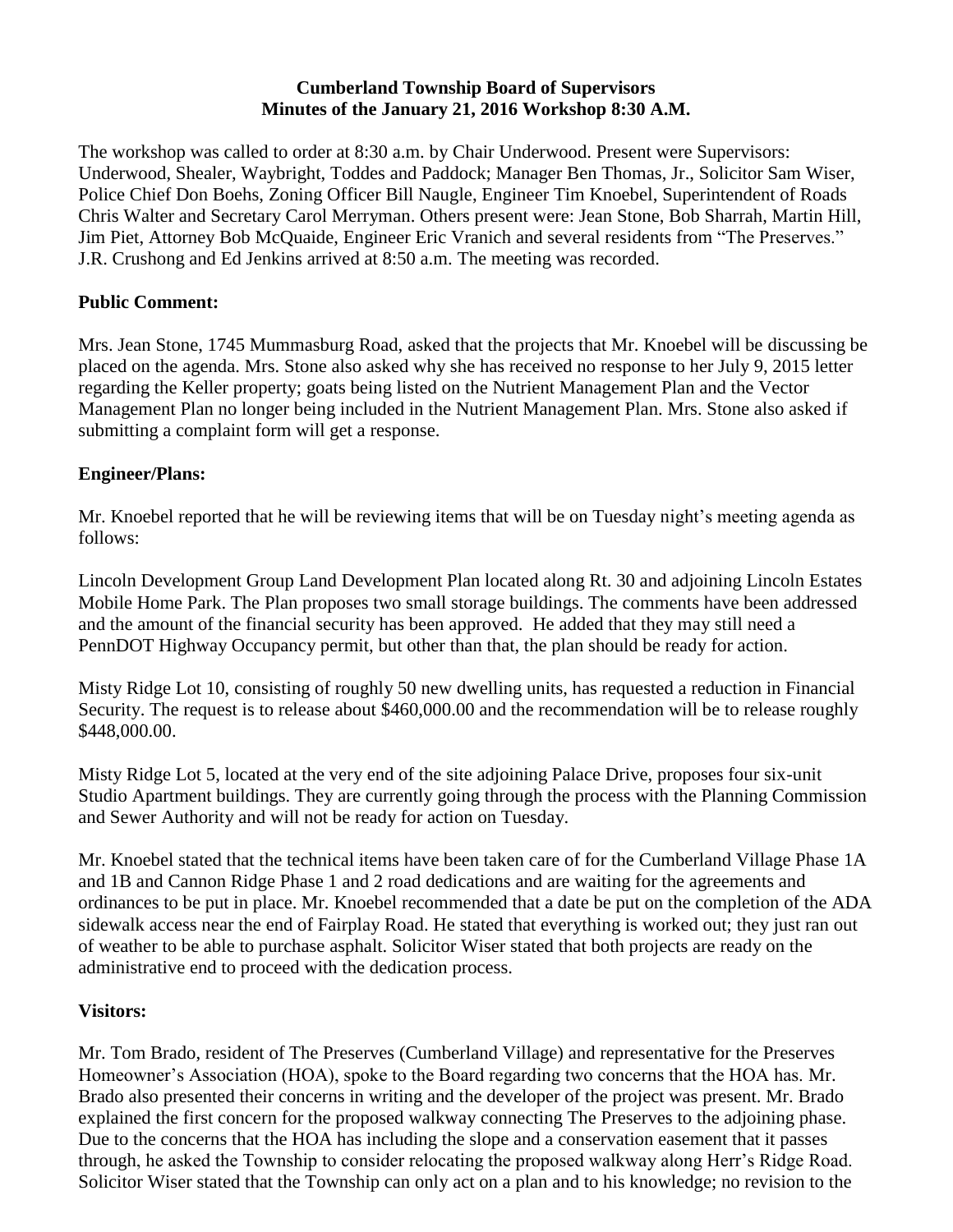approved plan has been submitted. Solicitor Wiser added that financial security has been provided for the proposed walkway improvement and cannot be released until the walkway has been completed. Mr. Hill, developer, explained that there are physical constraints that would not allow the walkway to go along the road (including not having road frontage the entire way) and they were required to have a pedestrian route from one end of the property to the other. Mr. Hill stated that he does intend to build the walkway, as shown on the plan, and it will probably be in late 2016. Mr. Brado stated that they would be willing to do a conceptual study of what a walkway would look like between Bittern Drive and Kestrel Drive along Herr's Ridge Road. Mr. Hill stated that he would appreciate seeing that study and give it consideration.

The second concern was the ownership and maintenance of drain pipes and endwalls that carry water from the street system to either swales or the Stormwater Detention Basin. Mr. Brado reported that Mr. Thomas told the HOA that the Township was only responsible for the drain pipes where they are located within the street's right-of-way. Mr. Eric Vranich, engineer, explained where the seven pipes are located within the development and are not in the Township's right-of-way. He added that the HOA believes that each of these pipes is an integral part of the roadway drainage and should be owned and maintained by the Township. Attorney Bob McQuaide reported that there is no reference to the operation and maintenance of drain pipes located in easement areas anywhere in the recorded documents. He added that the Township is equipped to maintain these pipes and the HOA is not. Solicitor Wiser stated that the Township can accept dedication of pipes outside of the right-of-way, but he has seen no notes on the plan indicating that to be the case here. Mr. Knoebel added that there is an agreement establishing that area for drainage and for the maintenance. Solicitor Wiser stated that it is clear that the Township will not own the drain pipes and the matter is between the HOA and the developer.

Mr. J.R. Crushong, representative of Pennsylvania Interfaith Community Programs, Inc., requested two letters from the Township supporting "Old Friends at Misty Ridge, Lot 4", which consists of 50 units of 62+ senior housing in a three-story building. Mr. Crushong explained that they are in the process of submitting a new application to Pennsylvania Housing Finance Agency (PHFA) and need a letter stating that the project complies with the Township's zoning. The second letter is the Township's support of the project and that there is a need for this type of housing in the area. Mr. Crushong added that this is a very competitive application phase and there are 140+ applications going in for the same "pot" of taxpayer monies so it is critical for them to have these letters. Mr. Thomas stated that the Zoning Officer can provide a generic letter regarding the zoning, but he felt that the Board needed to hear from the applicant regarding the need for this type of housing. Mr. Ed Jenkins stated that, nationally, we have a tendency to pocket our poverty in inner cities and part of coming out of poverty is to diversify the income barriers throughout the community. He added that by blending different income structures, they see a different type of lifestyle, and we believe it brings families from one generation to another generation into a better situation and the poverty doesn't transfer from one generation to another generation. He added that they are trying to get back to intergenerational housing so family members can help each other through transitions in their life. Mr. Crushong added that there is a great need for these types of units and they have waiting lists in their other communities. Mr. Jenkins also explained how keeping a senior in their home as long as possible, saves the taxpayers a lot of money. **Mr. Waybright made a motion to provide the letters, as requested, seconded by Mr. Toddes and carried.**

Mr. Naugle reported that he has spoken to Mr. and Mrs. Richard Storm, owners of 1435 Chambersburg Road, 1439 Chambersburg Road and 35 Belmont Road, and they have discovered that the zoning of their properties had been changed in 2003 from Commercial to Residential and there are a couple of businesses located on the properties. Mr. Naugle stated that the Storm's are older in life and want to sell the property sometime in the future. Mr. Naugle added that they did write a letter requesting that the zoning be changed. Mr. Thomas reported that some zoning issues were being looked at about four years ago and this was one of the areas that they wanted to change to make all of the area Mixed-Use (MX.) The Board asked for the list of changes that were previously be reviewed.